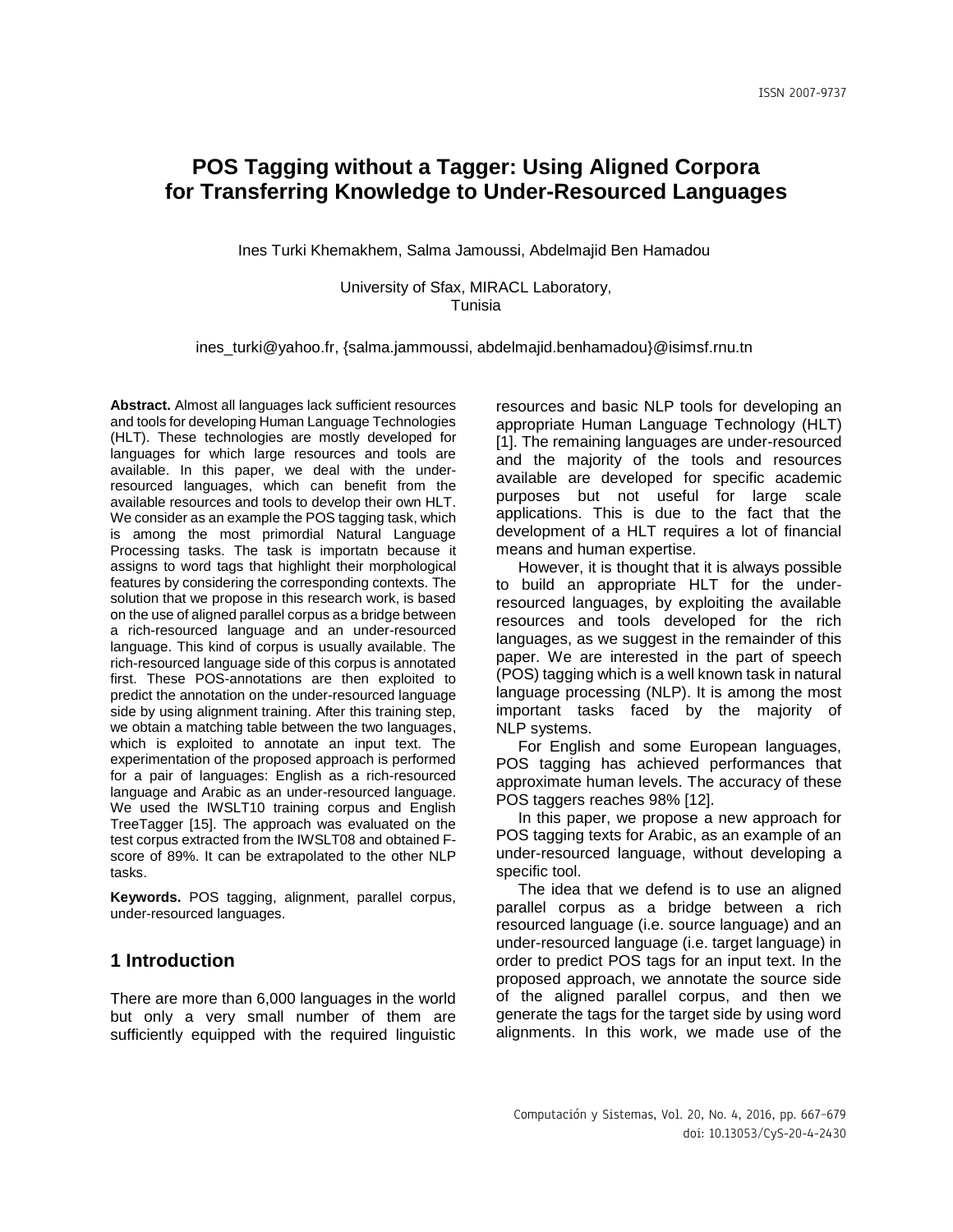memory-based learning approach (corpus-based method) to train our target language POS-tagger.

The remainder of this paper is as follows. In the next section, we review the related work for POS tagging. Section 3 gives a brief description of some related studies for the POS tagging process. We describe in section 4 our approach for predicting tags for under-resourced languages. Section 5 gives a short overview of the complexity of the Arabic morphology and the faced challenges of Arabic text POS tagging. In this section, we present the data and tools used to implement the proposed approach (the case of Arabic). We present the corpus as well as tag-sets used in the experiments. Section 6 gives the evaluation results, which are discussed in Section 7. Finally, section 8 concludes and suggests possible directions for future work.

# **2 Related Work**

We focus here on related work for POS tagging. [16] present POS tagging experiments conducted to identify methods which result in good performance with small data set available. The result of their experiments for Amharic showed that a memory-based POS tagger-generator and tagger is a good tagging strategy for underresourced languages as the accuracy of the tagger is less affected as the amount of training data increases compared with other methods. Memorybased tagging is based on the idea that words occurring in similar contexts will have the same tag. It is developed using Memory-Based Learning (MBL), a similarity-based supervised learning which is an adaptation and extension of the classical k-Nearest Neighbor (k-NN).

[3] suggest a solution to partially overcome the annotated resource shortage in the Vietnamese languages by building a POS-tagger for an automatically word-aligned English-Vietnamese parallel Corpus. This POS-tagger made use of the Transformation-Based Learning (or TBL) method by starting with a simple (or sophisticated) solution to the problem (called baseline tagging), and stepby-step applying optimal transformation rules (which are extracted from an annotated training corpus at each step) to solve (change from incorrect tags into correct ones) the problem. To

build POS-tag annotated training data for Vietnamese, the authors need an annotated corpus with as high as possible accuracy.

In a previous work [18], a solution for disambiguation of the output of the Arabic morphological analyzer was presented. This method was used to help select the proper word tags for translation purposes via wordaligned bitext.

[17] used the similar automatic word alignments to show that additional token constraints can be projected from a resource rich source language to a resource-poor target language. The authors explored several models that combine token constraints with type constraints extracted from different source languages to achieve the POS tagging task.

# **3 POS Tagging Process**

POS tagging has its importance in various areas of Natural Language Processing such as Text-to-Speech, information retrieval, parsing, information extraction and linguistic research [4, 9]. It is among the most difficult NLP tasks. It consists in assigning POS tags to words expressing their syntactic features in their corresponding contexts.

Several approaches have been proposed to construct automatic POS tagging, where the notable ones are rule-based, stochastic, and memory-based approaches.

The initial approaches used to address POS tagging are rule-based ones. It was based on twostage architecture. The first stage used a dictionary to assign each word a list of potential POS. The second stage used large lists of hand-written desambiguisation rules to winnow down this list to a single part-of-speech for each word. The set of rules must be properly written and checked by human experts.

After the 1980, the stochastic (Statistical) approach came into existence and gained more popularity. It requires less work and cost than the rule-based approach. It uses a training corpus to pick up the most probable tag for a word. It is based on building a statistical language models and estimating parameters [17]. Some of these statistics parameters are lexical probability (the probability that a certain word appears with a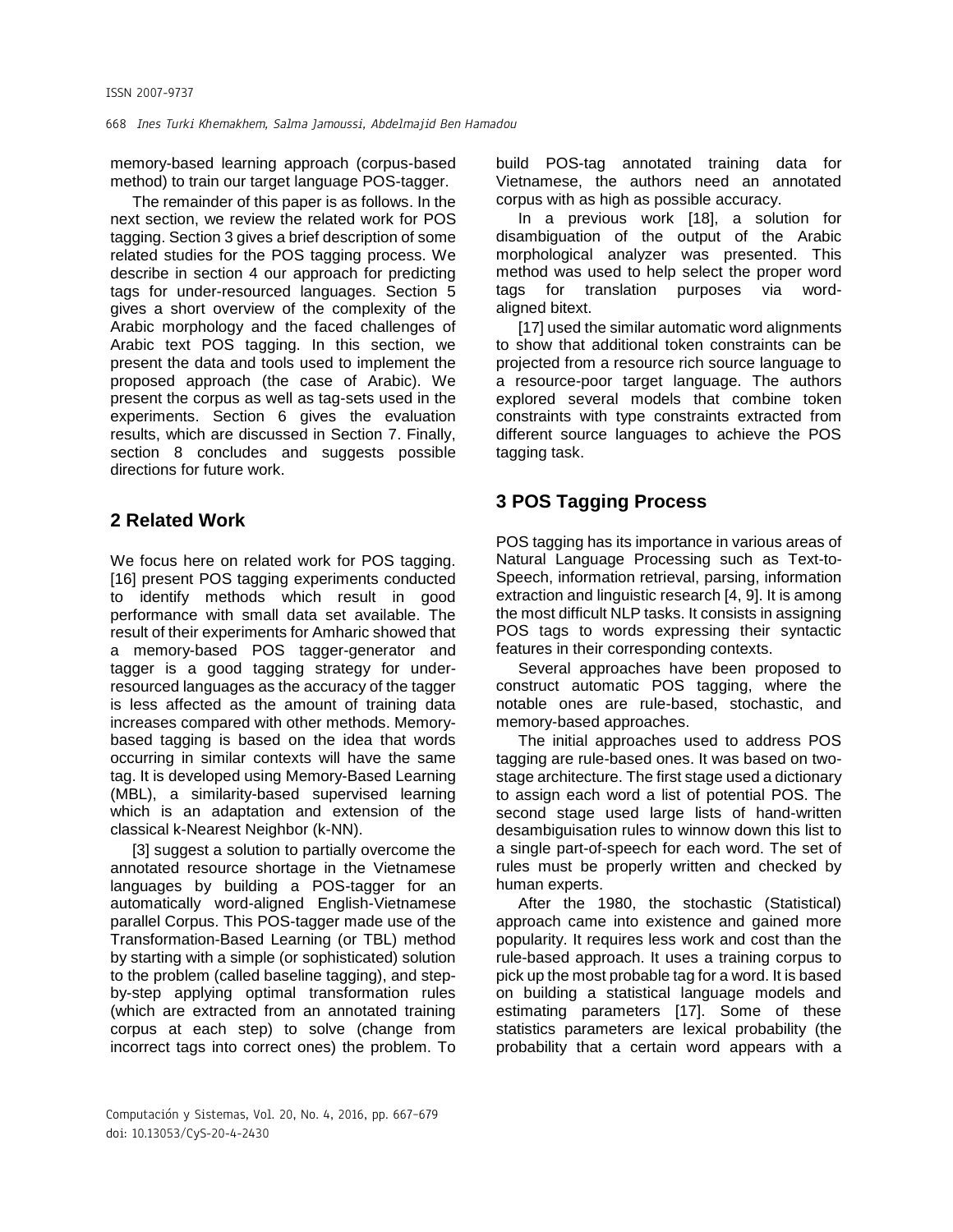

**Fig. 1.** The proposed POS-tagging system

certain tag) and contextual probability (the probability that a tag is followed by another). Statistical approaches mostly use Hidden Marcov Models (HMMs) for POS tagging.

Finally, in a memory-based approach, a set of cases is kept on memory. Each case consists of a word with its preceding and following context, and the corresponding category for that word in that context. A new sentence is tagged by selecting for each word in the sentence and its context, the most similar case in memory, and extrapolating the category of the word from these nearest neighbors. A memory-based approach has features of both learning rules based and stochastic taggers.

In this paper, we present a memory-based learning approach to POS tagging which combines the attractive properties of stochastic and rulebased approaches. The approach in this basic form is computationally expensive, however each new word in context that has to be tagged, has to be compared to each pattern kept in memory.

The proposed approach does not use the classic scheme that we have just described, which requires complex computations and higher costs. It is significantly simpler and faster to implement.

In our study, we present a method to benefit from rich language POS taggers in order to annotate under-resourced languages. It is based on the use of aligned parallel corpus. We exploit a POS tagger to annotate a rich language side. These POS-annotations were then exploited to predict tags of an under-resourced language via the word alignment.

## **4 Proposed Approach for Tagging without POS Tagger**

### **4.1 Required Resource and Tool**

The proposed approach needs the following resources:

- A parallel corpus composed of sentences in the source language (i.e. the rich language) aligned with sentences in the target language (i.e. under-resourced language).
- POS tagger for the rich language to annotate the source side of the parallel corpus.
- Alignment tool: the alignment indicates the mapping from source sentence words to target sentence words.

#### **4.2 Main Step**

The tagging process is performed in three main steps:

- The words on source side of the parallel corpus are combined with their respective POS and the words on target side are kept unchanged.
- This obtained bilingual corpus is automatically a word aligned by the alignment toolkit. After this alignment step, we obtain one model table containing annotated target word aligned with source word with an alignment probability.
- The obtained table is sorted out and the probability that corresponds to the same target word and the same POS of source word is added. Then, the resulting probabilities are sorted out, and the POS which corresponds to the maximum probability is selected.

Finally, a matching table is got, where each line from this table refers to the corresponding target word in the corpus and its POS projected from the source word. This table is used to annotate an input text.

Our POS-tagging system can be briefly described in figure 1 as follows:

Our approach of POS-tagging is effective and it reaches a competitive accuracy compared to other powerful POS-taggers as we will see in section 5. The algorithm for our POS-tagger is described as follows: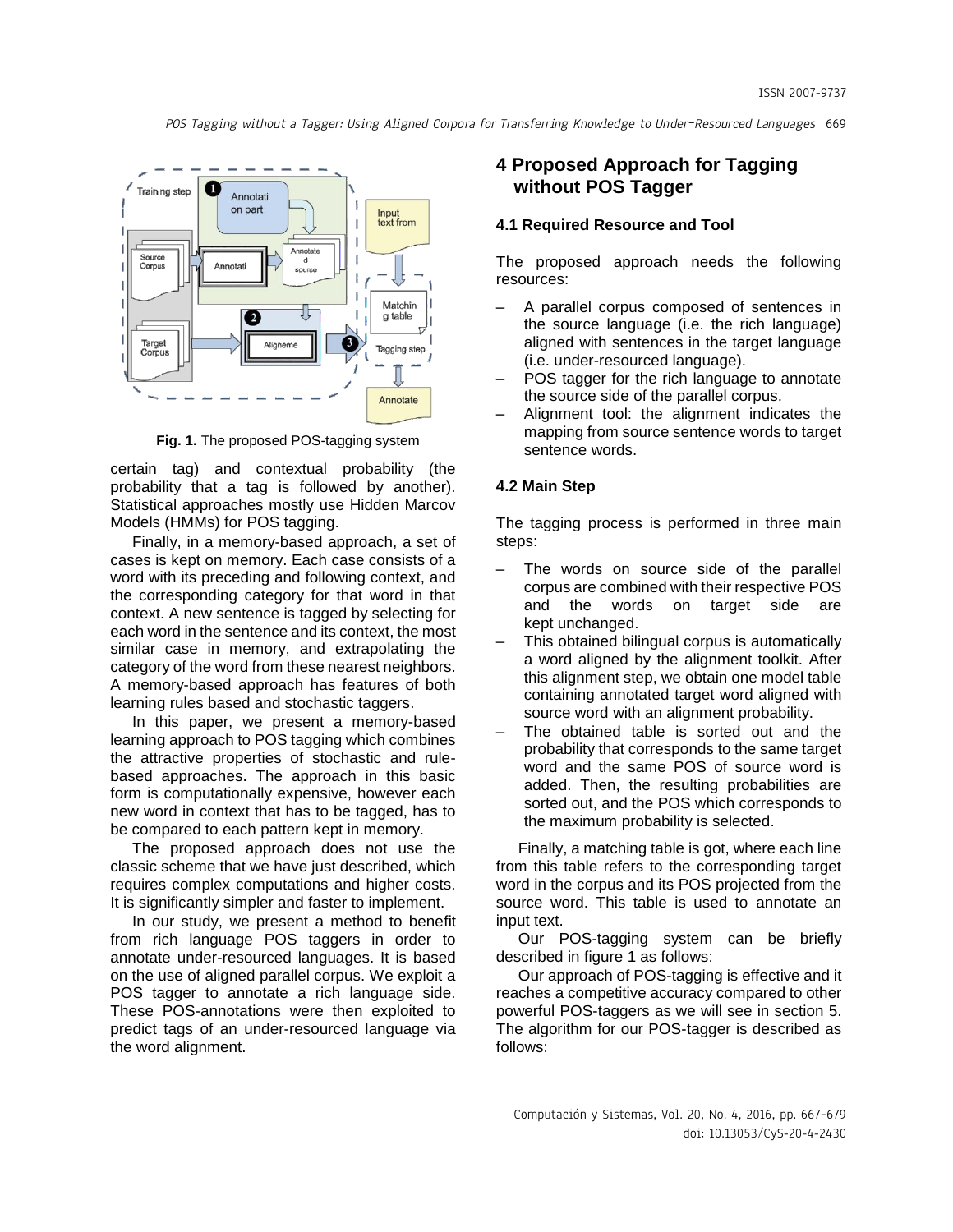### **Algorithm for training step:**

 $T_s = \{ws_1,ws_2,ws_3,...,ws_n\}$  $T_t = \{wt_1, wt_2, wt_3, \ldots, wt_m\}$ **For** i=1 to n do  $ws_i = concat(ws_i, tags_i)$ alignment\_training $(T_s,T_t)$ 

*/\* Merge the probability Pik=P(wtj/wsk) for the same target word wt<sup>j</sup> , and select tags<sup>i</sup> (POS of si) matching with the highest probability pik \*/*

**For** i=1 to m do **begin For** k=1 to nb\_tag do  $P_{ik}=add(p_{ik}(wt_i/ws_k))$ **For** k=1 to nb\_tag do  $tags = maximum(p_{ik})$ Return tags<sup>i</sup>

**End** 

#### **Algorithm for tagging input text:**

```
Let w<sub>1</sub> w<sub>2</sub> w<sub>3</sub>....w<sub>d</sub> input sentence
For i=1 to d do
Begin
For j=1 to m do
If (wi==wtj ) then Return (tagsj)
End
```
# **5 Application to the Arabic Language**

## **5.1 Arabic as an Under-Resourced Language**

Despite being a widely spoken language, Arabic is considered as a typical example of an underresourced language. Indeed, it has few publicly available tools and resources, apart from a few notable exceptions, such as the Arabic Penn Treebank which is very expensive (Penn Tree Bank was invested over 1 million dollars) [11, 13]. In particular, Arabic NLP lacks resources such as annotated corpora, lexicons, machine-readable dictionaries in addition to fully automated fundamental NLP tools such as tokenizers, POS taggers and parsers [7]. The small number of available tools and corpora are mainly developed for specific academic purposes. Some reasons for

this lack of resources may be the complex morphology, the absence of diacritics (vowels) in written text and the fact that Arabic does not use capitalization as we will discuss in detail in the following sub-section [6].

## **5.2 Challenges for Arabic Languages**

Arabic is considered as one of the oldest languages in the world. It is ranked the fifth language among the widely used languages these days. Arabic words are written as a series of letters, in which the letters of a single word strung together to form it.

Arabic differs from other languages syntactically, morphologically, and semantically which makes it one of the most difficult languages for written and spoken language processing [16].

The Arabic language presents many challenges: it is both morphologically rich and highly ambiguous with a rich set of suffixes. Inflectional and derivational productions introduce a big number of possible word forms. In Arabic, articles, prepositions, pronouns, etc. can be affixed to adjectives, nouns, verbs and particles to which they are related.

Arabic grammarians categorized Arabic words into four main part-of-speech classes. These classes are: nouns, proper names, verbs and particles [16].

In Arabic language, there are two genders: masculine and feminine. In western languages words are singular or plural, but in Arabic language, the words could be singular, dual or plural. The dual represents a total of two nouns, pronouns, verbs or adjectives.

The plural form in western languages is obtained by adding the letter "s" to the end of the word, whereas in Arabic, the plural form is of two types: regular and broken.

It seems that there are some aspects about the nature of Arabic that have slowed down the progress in Arabic NLP compared to the accomplishments in English and in other European languages. These include the following:

– The absence of capitalization in Arabic makes it hard to identify proper names.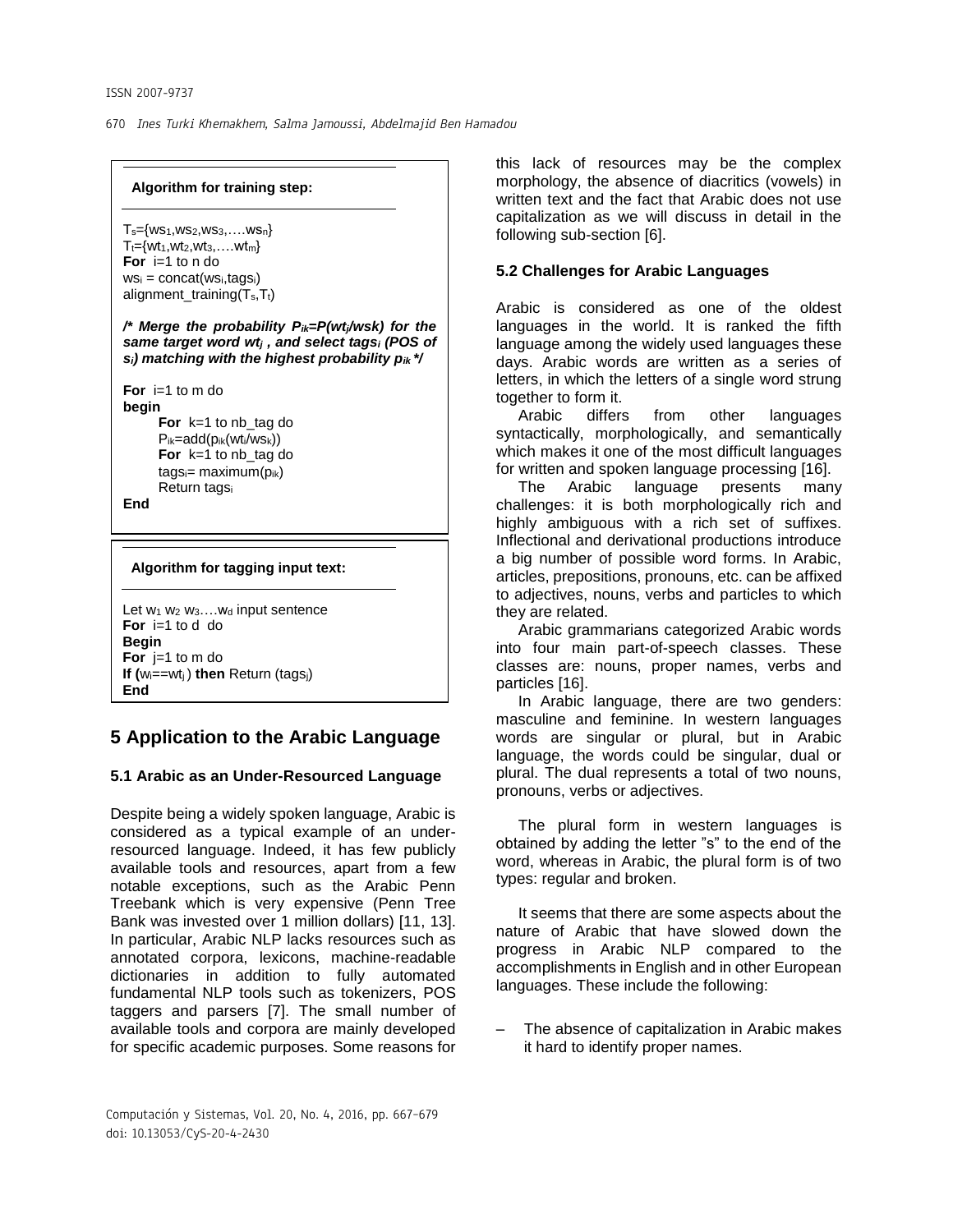- Arabic is highly inflectional and derivational, which makes morphological analysis a very complex task.
- Diacritics (vowels) are, most of the time, omitted from the Arabic text, which makes it hard to infer the word's meaning and therefore, it becomes difficult to POS tagging the text.

Unlike languages such as English and French, the Arabic morphological analysis is a particularly difficult step due to large graphics ambiguities of the Arabic word. An Arabic word can sometimes correspond to a whole English sentence (Example: the Arabic word "كرونناّ أتتذ "corresponds in English to: "Do you remember us").

The aim of a morphological analysis step is to recognize word composition and to provide specific morphological information about it. For Example: the word "يعرفون) "in English: they know) is the result of the concatenation of the prefix "ي " indicating the present and suffix "ون "indicating the plural masculine of the verb "عرف) "in English: to know). The morphological analyzer must determine for each word the list of all its possible morphological features.

As is the case with many other NLP applications, most of the activities are concerned with the English language. This is due to the fact that language resources are readily available.

Different techniques of POS tagging models have been implemented and performed for English language. On the contrary, only a small amount of work has been done for Arabic language. The structure of Arabic language is different from the English one, so it is not possible to apply available methods directly for Arabic.

Despite the differences between English and Arabic morphology, we show how it is possible to exploit the available English tools and resources to create POS tagger for Arabic.

#### **5.3 Used Resources**

To implement the proposed approach for tagging Arabic texts, we need the following resources and tools:

- A bilingual (English-Arabic) sentence aligned parallel corpus.
- Morphological analyzer for English words.
- Alignment tool: GIZA.

## **5.3.1 Aligned Parallel Corpus**

The aligned parallel corpus used is composed of 177020 sentences. It consists of 73793 English words and 182088 Arabic words (121900 segmented Arabic words). To build the aligned parallel corpus, we have combined several corpora:

- The train part of the IWSLT10: a training corpus of 19972 sentence pairs;
- The dev6 dataset, made up of 489 sentences, which corresponds to the IWSLT07 development data;
- The dev1 dataset, made up of 506 sentences, which corresponds to the CSTAR03 development data;
- The dev2 dataset, made up of 500 sentences, which corresponds to the IWSLT04 development data;
- The dev3 dataset, made up of 506 sentences, which corresponds to the IWSLT05 development data;
- The train part of the IWSLT14: a training corpus of 155 047 sentence pairs.

The statistical information related to the used parallel corpora is detailed in table 1.

## **5.3.2 Treetagger Tool**

We use treetagger, a supervised part-of-speech tagger, to determine POS tags for the English side of the parallel corpus and then the same corpus is used to make the predictions on the Arabic side. The treeTagger was developed at the University of Stuttgart by Helmut Schmid [15]. It supports multiple languages (Bulgarian, Dutch, English, French, German, Italian, Spanish, Russian) and can achieve good POS-tagging performances.

Unlike other probabilistic tagging tools, which have difficulty in estimating small precise probabilities of limited amounts of training data, TreeTagger prevents the sparse data problem by using a binary decision tree. It determines the appropriate size of the context used to estimate transition probabilities. TreeTagger is very fast and has great support for misspelled words as well as words non-existing in the lexicon [14]. The tag set proved by treetagger is given in Table 2.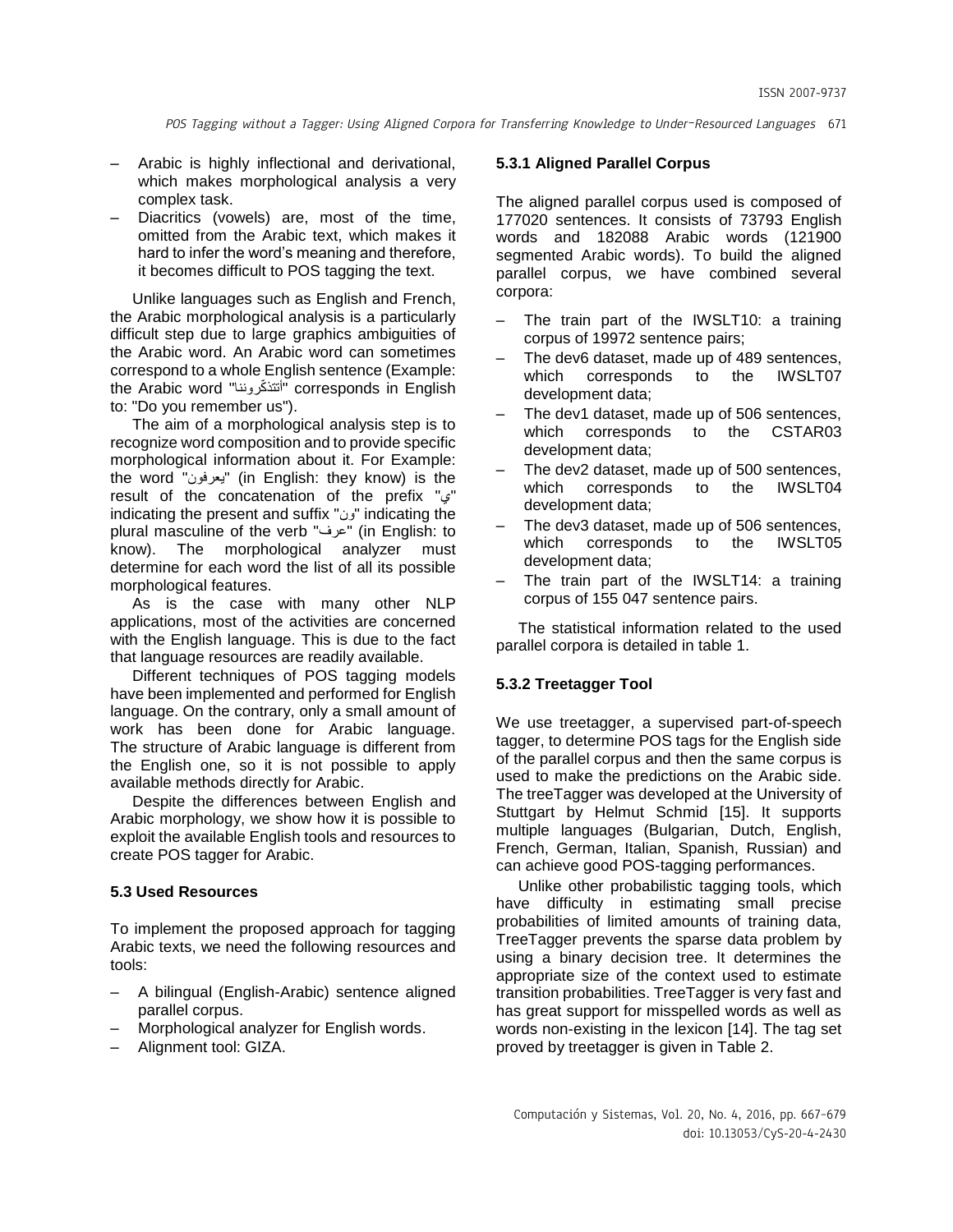| <b>Resources</b>    | Number of<br>sentences | <b>Number of English</b><br>words | <b>Number of Arabic</b><br>words | <b>Number of segmented</b><br>Arabic words |
|---------------------|------------------------|-----------------------------------|----------------------------------|--------------------------------------------|
| IWSLT <sub>10</sub> | 19972                  | 7296                              | 18149                            | 14001                                      |
| Dev1                | 506                    | 184                               | 459                              | 301                                        |
| Dev <sub>2</sub>    | 500                    | 182                               | 454                              | 255                                        |
| Dev3                | 506                    | 179                               | 450                              | 320                                        |
| Dev <sub>6</sub>    | 489                    | 178                               | 428                              | 290                                        |
| IWSLT <sub>14</sub> | 155047                 | 65774                             | 162148                           | 106733                                     |
| Total               | 177020                 | 73793                             | 182088                           | 121900                                     |

**Table 2.** The treetagger tag set

| Tag         | <b>Designation</b>          | Tag        | <b>Designation</b>                            | Tag        | <b>Designation</b>           |
|-------------|-----------------------------|------------|-----------------------------------------------|------------|------------------------------|
| JJ          | Adjective                   | NP/NPS     | proper noun singular /<br>proper noun, plural | <b>PP</b>  | personal pronoun             |
| <b>RB</b>   | Adverb                      | NN/NNS     | noun singular / noun<br>plural                | PP\$       | possessive<br>pronoun        |
| CС          | Coordinating<br>conjunction | <b>VBP</b> | imperfect verb                                | IN         | Preposition/subord.<br>conj. |
| DT          | Determiner                  | <b>VBN</b> | passive verb                                  | UH         | Interjection                 |
| <b>FW</b>   | foreign word                | <b>VBD</b> | perfect verb                                  | <b>WP</b>  | wh-pronoun                   |
| CD          | cardinal number             | <b>RP</b>  | particle                                      | <b>WRB</b> | wh-abverb                    |
| <b>SENT</b> | End punctuation             |            |                                               |            |                              |

#### **5.3.3 Alignment Tool: GIZA++**

GIZA++ [14] is part of the statistical machine translation toolkit used to train IBM Model 1 to Model 5 (Brown et al., 1993) and the Hidden Markov Model (HMM) [14].

With the help of Expectation-Maximization (EM) algorithm, final word alignment results can be obtained after GIZA++ trains the parallel corpus several iterations from two directions (source to target language and vice-versa). Various heuristics, such as grow-diag-final [10] can be applied to obtain a better symmetrical alignment from those two directions.

## **5.4 Tagging Process**

Arabic POS-tagging is implemented by two morphological processing steps. We first apply word segmentation to Arabic text. Then, we use the treetagger tool to extract POS-tags of the English words in the aligned parallel corpus.

EN: the light was red االشارة كانت حمراء :AR EN: the\_DT light\_NN was\_VBD red\_JJ ال اشارة كانت حمراء :AR

An example of partially-annotated parallel corpora is given below.

The English-Arabic alignment was trained with GIZA++ toolkit. It is illustrated in Figure 4, where

Computación y Sistemas, Vol. 20, No. 4, 2016, pp. 667–679 doi: 10.13053/CyS-20-4-2430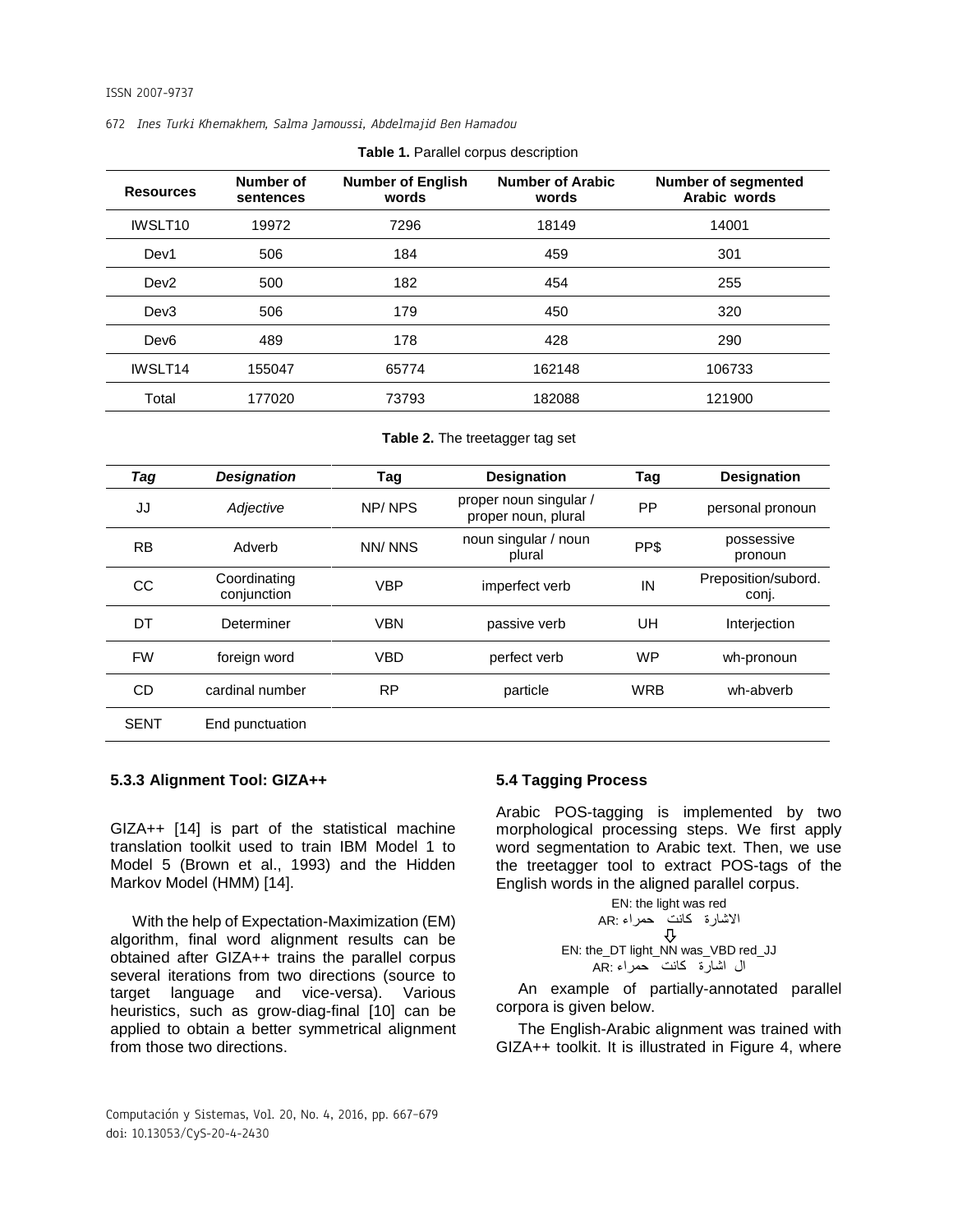each Arabic morpheme is aligned to one or zero annotated English word. Next, English POS tagging result is used to identify Arabic side tags via word-alignments in order to form a new Arabic training corpus annotated with POS-tags. Word alignment results can be used to build phrase table. Table 3 shows an example of extracting phrases (refer to consecutive sequence of words) according to the English-Arabic word alignment in Figure 2.

After training, we end up with a model file containing aligned Arabic words followed by annotated English words with alignment probabilities and we sort the obtained file. Finally, we apply mapping rules to extract Arabic POS-tags of the Arabic side in the aligned parallel corpora as mentioned in section 5. Figure 3 presents an example of the resulting file and figure 4, 5 and 6 present the steps we have applied.

Arabic and English are two different languages. This fact will exhibit tagset mismatches, due to morphological difference between English and Arabic. In addition, the tagsets of these two languages are different. Due to characteristics of each language, we must use two different tagsets for POS-tagging.

In this first experimentation, we apply a complex 1-n matching (see table 4).

For English, the set of possible POS provided by TreeTagger is the verb, proper name, noun, adjective, adverb, conjunction, pronoun, preposition, etc. For Arabic, we made use of four categories of words: noun, verb, proper name, conjunction. POS tagging of Arabic words aligned with English words tagged by adjective or noun will be replaced by the morpho-syntactic feature: noun: "اسم". While, the POS tagging: adverb, conjunction, or prepostion will be replaced by the Arabic morpho-syntactic feature: particle: "أداة".

The mapping table of Arabic-English POS-tags is presented in Table 4.

The result of POS tagging of the Arabic is" إنها أمطرت باألمس و لكن الجو جميل اليوم" sentence in table 5.

In the second experiment, we made use of the Penn TreeBank tagset for Arabic: noun, verb adverb, pronoun, conjunction, adjective, proper name, interjection, cardinal number.



**Fig. 2.** An example of word alignments, (a) Original Arabic sentence, (b) segmented Arabic sentence, (c) English translation and its alignment with a morphological analysis



إن ها\_4 ||| it\_PP إن ها\_4 أمطرت [1] it\_PP\_rained\_WD إن ها\_4 أمطرت بال\_1 أمس [1] it\_PP\_rained\_WD\_yesterday\_NN\_1 إن ها\_4 أمطرت بال\_1 أمس و\_1 لكن [1] it\_PP\_rained\_WD\_yesterday\_NN\_but\_CC\_ nained\_WD ||| cained\_WD nained\_WD yesterday\_NN ||| pained\_WD yesterday\_NN rained\_WD yesterday\_NN but\_CC ||| مطرت بال\_1 أمس و\_1 لكن ||| rained\_WD yesterday\_NN but\_CC the\_DT ||| 1\_JJ مطرت بال\_1 || rained\_WD yesterday\_NN but\_CC the\_DT أمطرت بال\_1 أمس و\_1 لكن ال\_1 جو [ | | rained\_WD\_yesterday\_NN\_but\_CC\_the\_DT\_weathe\_NN بال\_1 أمس ||| yesterday\_NN بال\_1 أمس و\_1 لكن ||| yesterday\_NN but\_CC بال\_1 أمس و\_1 لكن ال\_1 ||| yesterday\_NN but\_CC the\_DT بال\_1 أمس و\_1 لكن ال\_1 جو ||| yesterday\_NN but\_CC the\_DT weathe\_NN ||| ع بال\_1 أمس و\_1 لكن ال\_1 جو جميل ||| 31\_Vesterday\_NN but\_CC the\_DT weathe\_NN is\_VBZ fine\_1 و 1 لكن ال 1 ||| but\_CC the\_DT و\_1 لكن ال\_1 ||| but\_CC out\_CC the\_DT weathe\_NN ||| ۶۹ بو but\_CC the\_DT weathe\_NN but\_CC the\_DT weathe\_NN is\_VBZ fine\_JJ today\_NN ||| (20 pm) + 1 (20 pm) but\_CC the\_DT weathe\_NN is\_VBZ fine\_JJ the\_DT weathe\_NN is\_VBZ fine\_JJ ||| Jpz = 1\_J the\_DT weathe\_NN is\_VBZ fine\_JJ today\_NN ||| سوم ||| he\_DT weathe\_NN is\_VBZ fine\_JJ today\_NN is\_VBZ fine\_JJ today\_NN ||| p بمبل البوم

**Table 4.** Mapping table of English-Arabic POS-tagset

| <b>Arabic POS</b> | <b>English POS</b>           |
|-------------------|------------------------------|
| Noun              | JJ, CD, NN, NNS              |
| Verb              | VBN / VBP / VBD              |
| Proper name       | NP. NPS                      |
| Conjunction       | RB, CC, DT, RP, PP, PP\$, IN |

Computación y Sistemas, Vol. 20, No. 4, 2016, pp. 667–679 doi: 10.13053/CyS-20-4-2430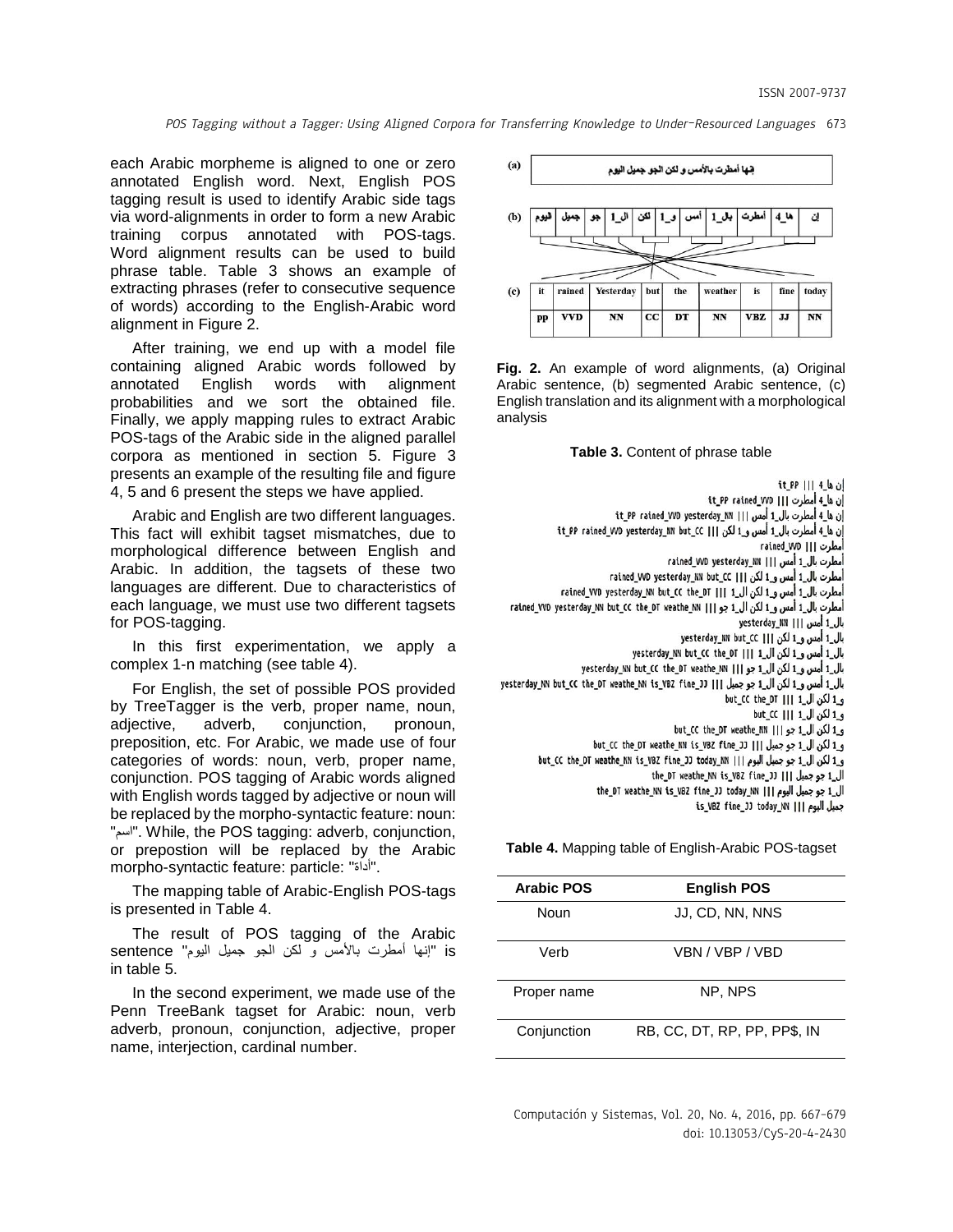674 Ines Turki Khemakhem, Salma Jamoussi, Abdelmajid Ben Hamadou

| Beautiful JJ   | 0,4545455 | جميل                                 |
|----------------|-----------|--------------------------------------|
| Buddy NN       | 0,3333333 | جميل                                 |
| Mmm NP         | 0,3333333 | جميل                                 |
| Considerate JJ | 0.2500000 | ۔<br>جمیل<br>جمیل<br>جمیل            |
| pretty JJ      | 0,2500000 |                                      |
| we're VV       | 0,2500000 |                                      |
| last VV        | 0.2000000 | جميل                                 |
| fine RB        | 0,1818182 | جميل                                 |
| hilltop NN     | 0,1666667 | جمیل<br>جمیل                         |
| nice JJ        | 0.1283784 |                                      |
| pretty RB      | 0,1052632 | جميل                                 |
| fine NN        | 0.1000000 | جميل<br>جميل                         |
| fancy JJ       | 0,0909091 |                                      |
| lovely JJ      | 0,0714286 | جميل                                 |
| fine JJ        | 0,0576923 | جميل                                 |
| Italian JJ     | 0,0500000 | جميل                                 |
| Weather NN     | 0,0285714 | .<br>جميل<br>جميل                    |
| Food NN        | 0,0067114 |                                      |
| that's NNS     | 0,0056180 |                                      |
| been VBN       | 0,0051282 |                                      |
| good JJ        | 0,0030211 |                                      |
| is VBZ         | 0,0015803 | جمیل<br>جمیل<br>جمیل<br>جمیل<br>جمیل |
| a DT           | 0,0009750 |                                      |

| <b>Fig. 3.</b> Example of the resulting table where |  |
|-----------------------------------------------------|--|
| probabilities are sorted                            |  |

| fine conjonction   | 0,1818182 | جميل      |
|--------------------|-----------|-----------|
| pretty conjonction | 0,1052632 | جميل      |
| a conjonction      | 0,0009750 | جميل      |
| Beautiful nom      | 0,4545455 | جميل      |
| Buddy nom          | 0,3333333 | جميل      |
| Considerate nom    | 0,2500000 | جميل      |
| pretty_nom         | 0,2500000 | جميل      |
| hilltop nom        | 0,1666667 | جميل      |
| nice nom           | 0,1283784 | جميل      |
| fine nom           | 0,1000000 | جميل      |
| fancy nom          | 0,0909091 | جميل      |
| lovely nom         | 0,0714286 | جميل      |
| fine nom           | 0,0576923 | .<br>جميل |
| Italian nom        | 0,0500000 | جميل      |
| Weather nom        | 0,0285714 | جميل      |
| Food nom           | 0,0067114 | جميل      |
| that's nom         | 0,0056180 | جميل      |
| good nom           | 0,0030211 | جميل      |
| Mmm nompropre      | 0,3333333 | جميل      |
| we're verbe        | 0,2500000 | جميل      |
| last verbe         | 0,2000000 | جميل      |
| been verbe         | 0,0051282 | جميل      |
| is verbe           | 0,0015803 | جمبل      |
|                    |           |           |

## **Fig. 5.** Probabilities corresponding to the same POS are added

| Beautiful nom      | 0.4545455 | جميل                                 |
|--------------------|-----------|--------------------------------------|
| Buddy nom          | 0,3333333 | جميل                                 |
| Mmm nompropre      | 0,3333333 | جميل                                 |
| Considerate nom    | 0,2500000 | جميل                                 |
| pretty nom         | 0.2500000 | جميل                                 |
| we're verbe        | 0.2500000 | جميل                                 |
| last verbe         | 0,2000000 | جميل                                 |
| fine conjonction   | 0,1818182 | جميل                                 |
| hilltop nom        | 0,1666667 | جميل                                 |
| nice nom           | 0,1283784 | جميل                                 |
| pretty conjonction | 0,1052632 | جميل                                 |
| fine nom           | 0,1000000 | جميل                                 |
| fancy nom          | 0.0909091 | جميل                                 |
| lovely nom         | 0,0714286 | جميل                                 |
| fine nom           | 0,0576923 | جميل                                 |
| Italian nom        | 0.0500000 | جميل                                 |
| Weather nom        | 0,0285714 | جميل                                 |
| Food nom           | 0.0067114 |                                      |
| that's nom         | 0,0056180 |                                      |
| been verbe         | 0.0051282 |                                      |
| good nom           | 0.0030211 |                                      |
| is verbe           | 0,0015803 | جمیل<br>جمیل<br>جمیل<br>جمیل<br>جمیل |
| a conjonction      | 0.0009750 |                                      |
|                    |           |                                      |

**Fig. 4.** Example of application of mapping rules



**Fig. 6.** POS which corresponds to the maximum probability is selected

Computación y Sistemas, Vol. 20, No. 4, 2016, pp. 667–679 doi: 10.13053/CyS-20-4-2430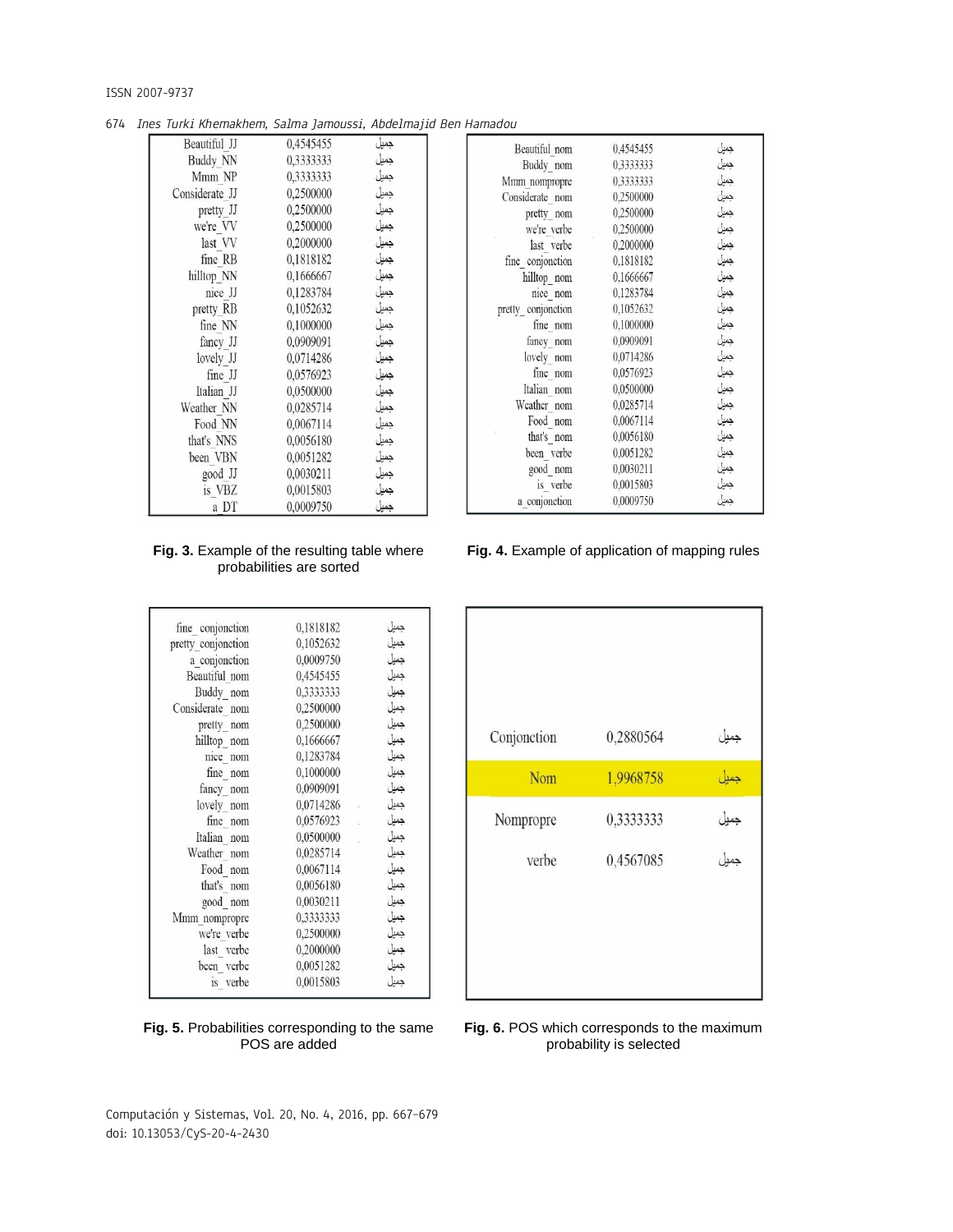| <b>English</b><br>word                                                                                              | It                      | <b>Rained</b>                          | Yesterday                     |                    | <b>But</b> |                               | <b>The</b>                                     | weather                                             | is               | fine                                       | today              |
|---------------------------------------------------------------------------------------------------------------------|-------------------------|----------------------------------------|-------------------------------|--------------------|------------|-------------------------------|------------------------------------------------|-----------------------------------------------------|------------------|--------------------------------------------|--------------------|
| English<br>tag                                                                                                      | PP                      | <b>VVD</b>                             | <b>NN</b>                     |                    | CC         |                               | DT                                             | <b>NN</b>                                           | <b>VBZ</b>       | JJ                                         | <b>NN</b>          |
| Arabic                                                                                                              | إن                      | أمطرت                                  | بال 1 أمس                     |                    | و_1        |                               |                                                |                                                     |                  | جميل                                       | اليوم              |
| word                                                                                                                | ها_4                    |                                        |                               |                    | لكن        |                               |                                                | ال_1 جو                                             |                  |                                            |                    |
| Arabic<br>tag                                                                                                       | conj                    | verb                                   | noun                          |                    | conj       |                               | conj                                           | noun                                                | verb             | noun                                       | noun               |
|                                                                                                                     |                         |                                        |                               |                    |            |                               |                                                | Table 6. Mapping table of English-Arabic POS-tagset |                  |                                            |                    |
| <b>Arabic</b><br><b>POS</b>                                                                                         | <b>Noun</b>             | Verb                                   | proper<br>name                | <b>Adjective</b>   |            | <b>Adverb</b>                 |                                                | <b>Pronoun</b>                                      | Conj-<br>unction | Interj-<br>ection                          | Cardinal<br>number |
| <b>English</b><br><b>POS</b>                                                                                        | <b>NN</b><br><b>NNS</b> | <b>VBN</b><br><b>VBP</b><br><b>VBD</b> | <b>NP</b><br><b>NPS</b>       | JJ                 |            | RB,<br>RP, IN                 |                                                | WP, PP,<br>PP\$, DT                                 | CС               | UH                                         | CD                 |
| Table 7. An example of POS tagging of Arabic words via word-aligned<br>pairs of sentences in English-Arabic corpora |                         |                                        |                               |                    |            |                               |                                                |                                                     |                  |                                            |                    |
| <b>English</b><br>word                                                                                              | It                      | rained                                 |                               | yesterday          |            | but                           | the                                            | weather                                             | is               | fine                                       | today              |
| English<br>tag                                                                                                      | PP                      | <b>VVD</b>                             |                               | <b>NN</b>          |            | <b>CC</b>                     | DT                                             | <b>NN</b>                                           | <b>VBZ</b>       | JJ                                         | <b>NN</b>          |
| Arabic<br>word                                                                                                      | إن ها 4                 | أمطرت                                  |                               | بال 1 أمس          |            | و 1 لکن                       |                                                | ال_1 جو                                             |                  | جميل                                       | اليوم              |
| Arabic<br>tag                                                                                                       | Pronouns                | Verb                                   |                               | <b>Nouns</b>       |            | Conju-<br>nctions             | Pronouns                                       | <b>Nouns</b>                                        | Verb             | Adje-<br>ctives                            | Nouns              |
|                                                                                                                     |                         |                                        |                               |                    |            | Table 8. Testing datasets     |                                                |                                                     |                  |                                            |                    |
|                                                                                                                     | <b>Test dataset</b>     |                                        | <b>Number</b><br>of sentences |                    |            | <b>Number of Arabic words</b> |                                                |                                                     |                  | Number of segmented<br><b>Arabic words</b> |                    |
| dev7<br>507                                                                                                         |                         |                                        |                               | 1105               |            |                               |                                                | 800                                                 |                  |                                            |                    |
| Table 9. Results of POS tagging of Arabic words from aligned parallel corpora                                       |                         |                                        |                               |                    |            |                               |                                                |                                                     |                  |                                            |                    |
| <b>Correct tags</b>                                                                                                 |                         |                                        | Incorrect tags                | <b>Unknow word</b> |            |                               | <b>Precision</b><br><b>F-Measure</b><br>Recall |                                                     |                  |                                            |                    |
| 671<br>108                                                                                                          |                         |                                        |                               | 21<br>84 %         |            | 96 %                          |                                                | 89 %                                                |                  |                                            |                    |

| <b>Table 5.</b> An example of POS tagging of Arabic words via a word-aligned |
|------------------------------------------------------------------------------|
| pair of sentences in English-Arabic corpora                                  |

For English, the set of possible POS provided by TreeTagger is used. The mapping table of Arabic-English POS-tags can be seen in table 6.

The result of POS tagging of the Arabic is" إنها أمطرت باألمس و لكن الجو جميل اليوم" sentence as table 7.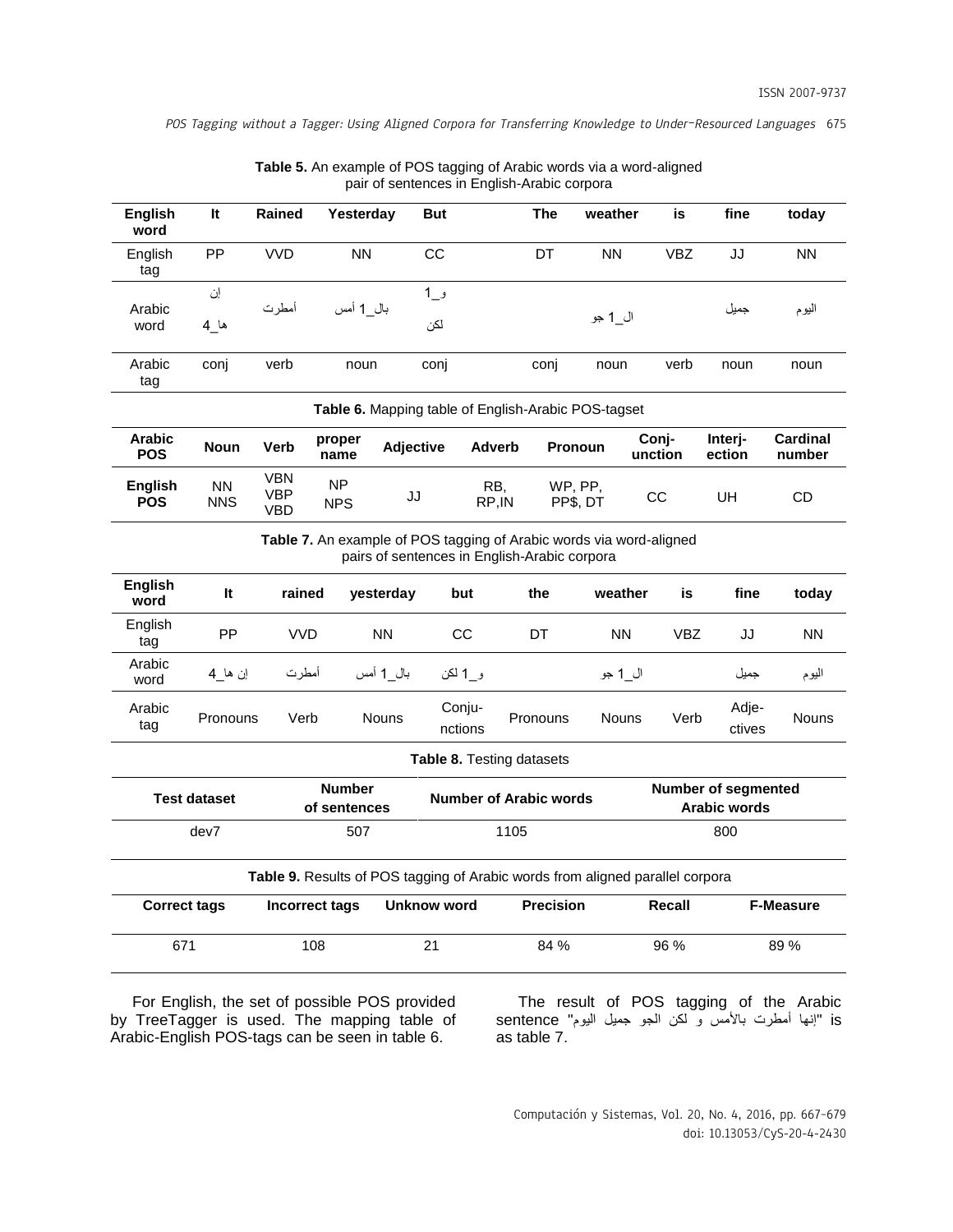## **6 Experimental Results**

In our experimentation, we used the dev7 dataset, made up of 507 sentences, which corresponds to the IWSLT08 development data. It contains 1105 Arabic words (800 segmented Arabic words) as seen in table 8. Our systems were tested on this test corpus.

In the first experiment, the result of Arabic POStagging, using four categories of words, is given as in table 9.

In order to evaluate our approach, we need a partof-speech tagger to compare the results. We use MADA [8], a supervised part-of-speech tagger, to determine POS tags for Arabic. MADA is a system for Morphological Analysis and Disambiguation for Arabic. MADA produces for each input word, a list of analyses specifying every possible morphological interpretation of that word, covering all the morphological features of the word (diacritization, POS, lemma, and 13 inflectional and clitic features). MADA then applies a set of models, Support Vector Machines (SVMs) and N-gram language models, to produce a prediction, per word in context, for different morphological features, such as POS, lemma, gender, number or person. A ranking component scores the analyses produced by the morphological analyzer using a tuned weighted sum of matches with the predicted features. The top-scoring analysis is chosen as the predicted interpretation for that word in context. This analysis can then be used to deduce a POS for the word. Table 10 compares the performance of our approach with the results obtained by MADA.

Our system achieves an accuracy of 84% compared to 91% obtained by a supervised partof-speech tagger, MADA. It is quite natural to find an error reduction of 7% compared to MADA, since this latter uses a large annotated corpora to predict tags compared with our system that uses a very reduced one.

In the second experiment, which use the Penn TreeBank tagset for Arabic, the annotated Arabic side in the aligned parallel corpora is used to make the predictions on the test datasets. The result of Arabic POS-tagging is given in table 11.

In this refined statistical, our system obtains an accuracy of 75 % compared to 76 % obtained by MADA. We observed a degradation in F-measure,

in the order of 5% for our system and 9% for MADA. This degradation is due to morphological difference between English and Arabic.

## **7 Discussion of Results**

The discussion of the results is presented in two sections. First presents the discussion related to the first experiment, where we use four categories of words for Arabic POS-tagging. The second is the discussion devoted to the second experiment, which use the Penn TreeBank tagset for Arabic POS-tagging.

As shown in the evaluation section, the experimental results for our first experiment show that our system gives encouraging results, which is 84% for the precisión and 89% for the F-measure. The obtained results are promising and motivate the process of using the alignement to project the obtained POS from the English side to the Arabic side. This process allows exploiting the tools and resources available for the English language (i.e., well-resourced language), for the Arabic language processing, which lacks resources. In fact, English POS-tagging is provided by the TreeTagger annotation tool. The use of this latter results in a precision of 96.7%.

To assess the impact of the tagset on the tagging accuracy, a similar experiment was carried out using the same data but using an extended set of tags. The obtained results in terms of precision and F-measure are respectively 75% and 84 %. While the tagging accuracy decreases of 9%, the



**Fig. 7.** The training accuracy according to the training set size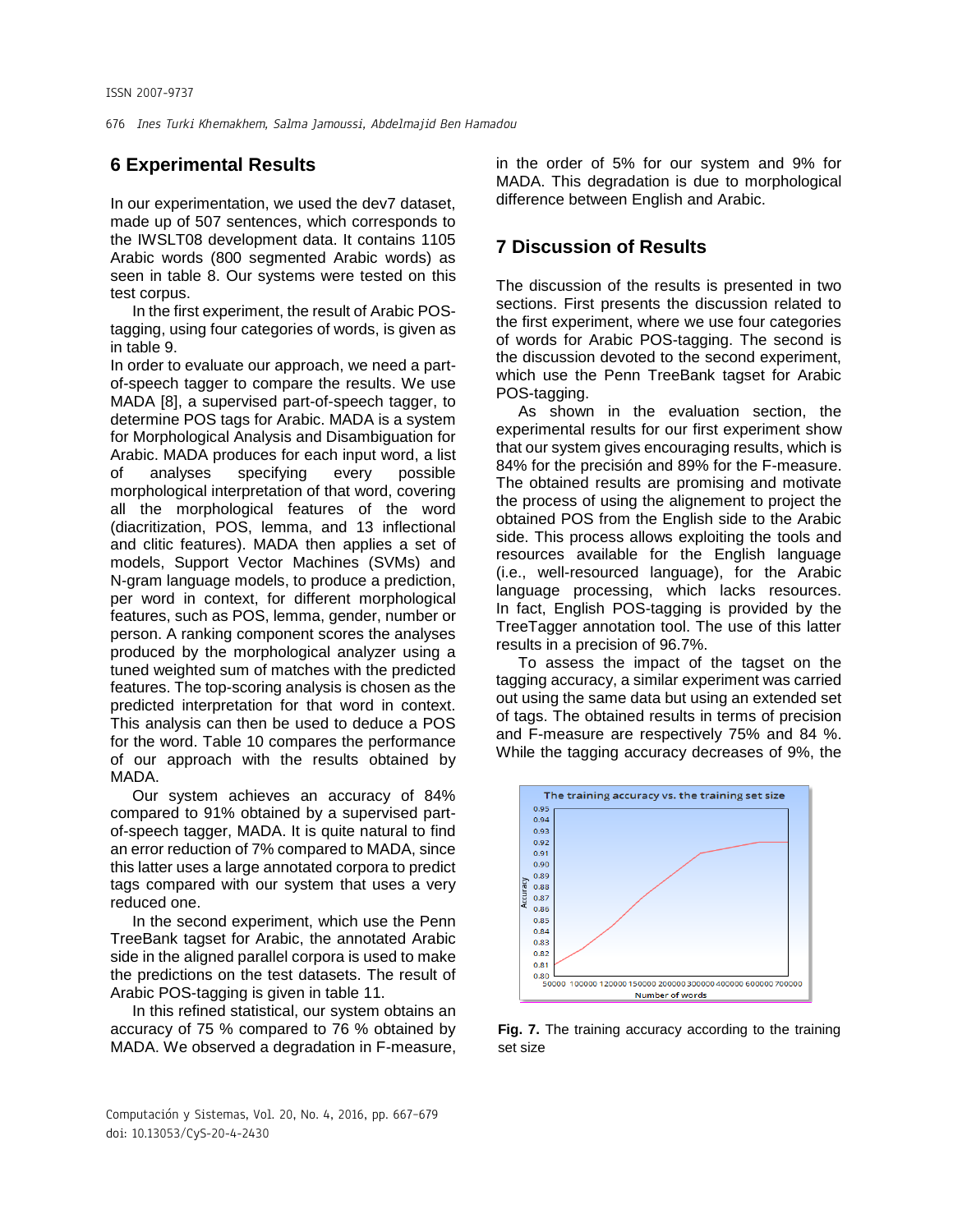|                                                                                            | <b>Correct</b><br>tags | <b>Incorrect</b><br>tags | <b>Unknown</b><br>word | <b>Precision</b> | Recall | <b>F-measure</b> |
|--------------------------------------------------------------------------------------------|------------------------|--------------------------|------------------------|------------------|--------|------------------|
| POS taggs of Arabic using<br>aligned parallel corpora (four<br>categories of Arabic words) | 671                    | 108                      | 21                     | 84%              | 96%    | 89%              |
| <b>MADA</b>                                                                                | 726                    | 74                       |                        | 91%              |        | 95%              |

**Table 10.** Tagging accuracies of Arabic words

**Table 11.** Results of POS tagging of Arabic words from an aligned parallel corpora

|                                                                                 | <b>Correct</b><br>tags | <b>Incorrect</b><br>tags | <b>Unknown</b><br>word | <b>Precision</b> | Recall | <b>F-Measure</b> |
|---------------------------------------------------------------------------------|------------------------|--------------------------|------------------------|------------------|--------|------------------|
| POS taggs of arabic using<br>aligned parallel corpora<br>(Penn TreeBank tagset) | 588                    | 191                      | 21                     | 75 %             | 96%    | 84 %             |
| <b>MADA</b>                                                                     | 606                    | 194                      | 0                      | 76 %             |        | 86 %             |

enlargement of the tagset allowed us to obtain a precision that is close to the precision of the supervised POS tagger MADA, which is 76%.

While our system uses very reduced annotated corpora compared to MADA, experimental results show significant performance of our system. This performance is due to the quality of alignment used and the performance of the TreeTagger annotation tool.

We argue that using resources from resourcerich languages to identify part-of-speech of underresourced languages helps achieve a significant result. Our approach provides a fast method to extract the morphological features, which is not expensive to create and can save valuable time for informants to provide POS.

Our method enables a faster deployment of NLP systems than recruiting informants to generate a labeled training set, especially since, for many underresourced languages reliable informants may not be readily available.

Despite the POS-tagging satisfaction, the results can not be fully satisfactory due to the following reasons:

- The result of automatic word-alignment is only 87% [5].
- The size of Arabic-English aligned parallel corpora is reduced.

Through the statistical figure 7 below, the change of accuracy as a function of the Arabic-English training set size can be seen as follows:

From figure 7, it is found that POS tagging accuracy increases with the increase of training data.

## **8 Conclusions**

We have proposed a new approach for POS tagging without developing a specific tool. Our approach is based on the use of aligned parallel corpus as a bridge between a rich resourced language and an under-resourced language. We exploited a supervised POS taggers to annotate a rich-language side. These POSannotations were then exploited to predict tags of under-resourced language via the word alignments.

We have experimented this method on Arabic-English aligned corpora. The Arabic POS-tagging is done in two steps: We first applied word segmentation to Arabic. We then used the treetagger tool to extract POS-tagging of the English words in the aligned parallel corpora.

The basic step consists in matching the data in the segmented Arabic corpora to the words concatenated with POS tags provided by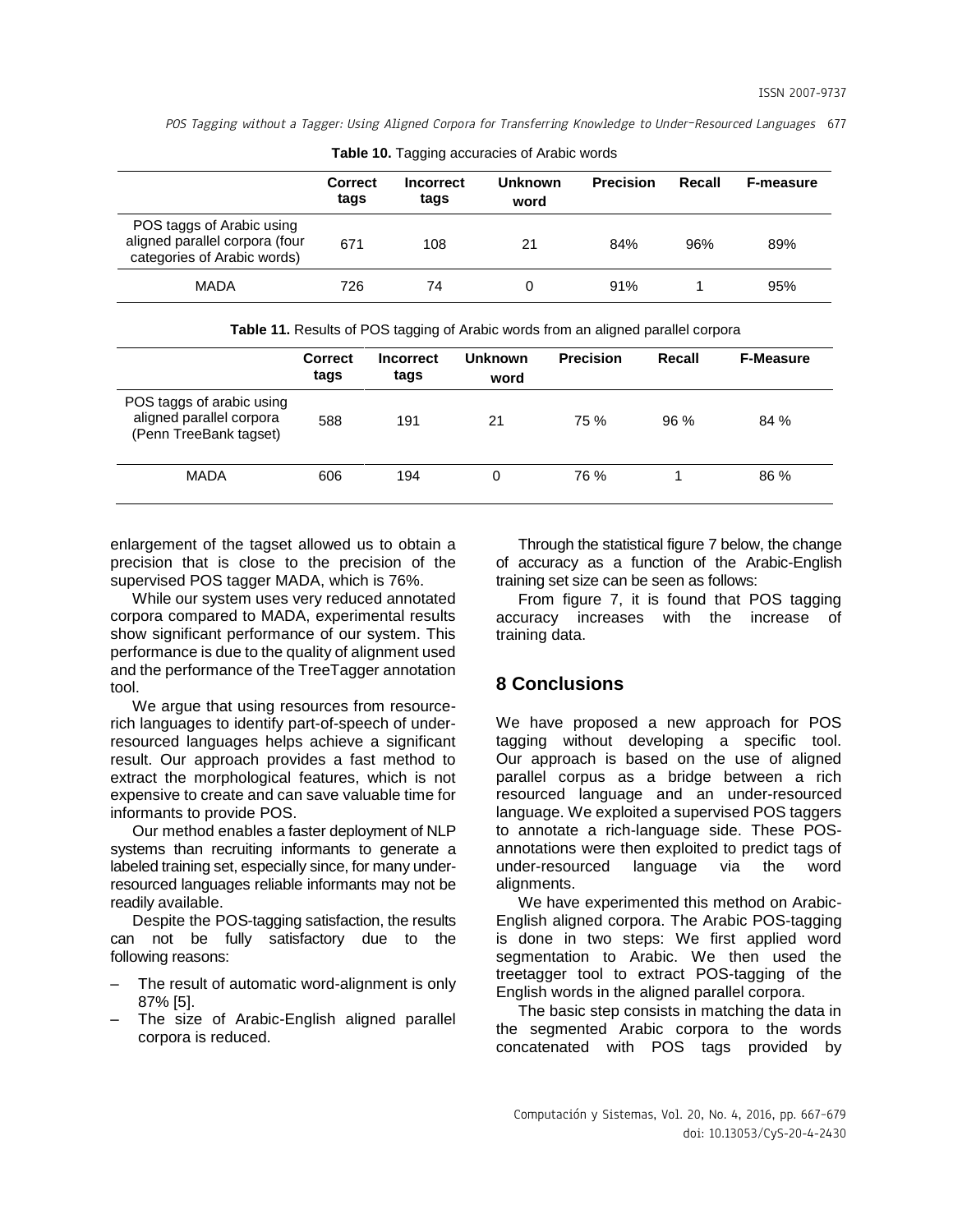TreeTagger. The matching included the results of the alignment of words of the segmented Arabic corpus and the POS tagged English corpus.

Our method is evaluated in terms of precision, recall, and F-measure. The F-measure values exceed 84%. The results are very favorable and demonstrate the effectiveness of the use of resources from resource-rich languages to identify part-of-speech of under-resourced languages.

The result of POS-tagging of English plays a meaningful role in the building of the automatic training corpus for the Arabic tagging.

By making use of the language morphological differences between Arabic and English and the word-alignments in bilingual corpus, we are able to POS tagg Arabic text using the powerful English POS-taggers and the word alignment.

In future work we plan to apply our approach to a wider range of languages. Furthermore, we will exploit our approach to integrate POS in Arabic to English statistical machine translation (SMT) context for improving machine translation quality.

## **References**

- **1. Besacier, L., Le, V.-B., Boitet, C., & Berment, V. (2006).** ASR Translation for Under-resourced Languages. *Proceedings of IEEE International Conference on Acoustics, Speech and Signal Processing, ICASSP*, pp. 1221–1224.
- **2. Brown, P., Della-Pietra, V., Della-Pietra, S., & Mercer, R. (1993).** The mathematics of statistical machine translation: parameter estimation. *Computational Linguistics*, Vol. 19, No. 1, pp. 263– 311.
- **3. Dien, D. & Kiem, H. (2003).** POS-Tagger for English-Vietnamese Bilingual Corpus. *Proceedings of the HLT-NAACL 2003 Workshop on Building and Using Parallel Texts: Data Driven Machine Translation and Beyond*.
- **4. Dinesh, K. & Gurpreet, S. J. (2010).** Part of Speech Taggers for Morphologically Rich Indian Languages: A Survey. *International Journal of Computer Applications*, Vol 6, No. 5.
- **5. Dinh, D. & Hoang, K. (2003).** POS-Tagger for English–Vietnamese Bilingual Corpus. *Workshop: Building and Using Parallel Texts: Data Driven Machine Translation and Beyond*, Edmonton, CA.,
- **6. El-Haj, M. (2014).** [Creating language resources for](http://www.google.com/url?sa=t&rct=j&q=&esrc=s&source=web&cd=1&cad=rja&uact=8&ved=0CCMQFjAA&url=http%3A%2F%2Flink.springer.com%2Farticle%2F10.1007%252Fs10579-014-9274-3&ei=JbrlVKP-HsfpUp_wgTA&usg=AFQjCNHHC6JQGcCadzJ_8zlMqUvo9fpmiw&bvm=bv.85970519,d.d24)  [under-resourced languages](http://www.google.com/url?sa=t&rct=j&q=&esrc=s&source=web&cd=1&cad=rja&uact=8&ved=0CCMQFjAA&url=http%3A%2F%2Flink.springer.com%2Farticle%2F10.1007%252Fs10579-014-9274-3&ei=JbrlVKP-HsfpUp_wgTA&usg=AFQjCNHHC6JQGcCadzJ_8zlMqUvo9fpmiw&bvm=bv.85970519,d.d24): methodologies, and experiments with Arabic. *[Language Resources and](http://link.springer.com/journal/10579)  [Evaluation](http://link.springer.com/journal/10579)*, Springer.
- **7. El-Haj, M. & Kruschwit, C. F. (2010).** UsingMechanical Turk to Create a Corpus of Arabic Summaries. *Proceedings of the International Conference on Language Resources and Evaluation*.
- **8. Habash, N., Rambow, O., & Rot, R. (2009).** MADA+TOKAN: A toolkit for Arabic tokenization, diacritization, morphological disambiguation, POS tagging, stemming and lemmatization. *Proceedings of the 2nd International Conference on Arabic Language Resources*.
- **9. Jurafsky, D. & Martin, J. H. (2002).** *Speech and Language Processing an Introduction to Natural Language Processing*. Pearson Education Series.
- **10. Koehn, P., Hoang, H., Birch, A., Callison-Burch C., Federico, M., Bertoldi, N., Cowa, B., Shen, W., Moran, C., Zens, R., Dyer, C., Bojar, O., Constantin, A., & Herbst, E. (2007).** Moses: Open source toolkit for statistical machine translation. *Proceedings of the ACL-2007 Demoand Poster Sessions*, Prague, Czeck Republic, pp. 177–180.
- **11. Maamouri, M., Bies, A., Jin, H., & Buckwalter, T. (2003).** *Arabic treebank: Part 1 v 2.0*. Linguistic Data Consortium, Philadelphia, lDC catalogue number: LDC2003T06.
- **12. Manning, C. D. (2011).** Part-of-speech tagging from 97% to 100%: Is it time for some linguistics? *Proceedings of the 12th International Conference on Computational Linguistics and Intelligent Text Processing*, CICLing'11, pp. 171–189.
- **13. Mourad, A. & Darwish, K. (2013).** Subjectivity and sentiment analysis of Modern Standard Arabic and Arabic microblogs. *Proceedings of the 4th Workshop on Computational Approaches to Subjectivity, Sentiment and Social Media Analysis*, Association for Computational Linguistics, Atlanta, Georgia, pp. 55–64.
- **14. Och, F. J. & Ney, H. (2003).** A systematic comparison of various statistical alignment models. *Computational Linguistics*, Vol 29, No 1.
- **15. Schmid, H. (1994).** [Probabilistic Part-of-Speech](http://www.cis.uni-muenchen.de/~schmid/tools/TreeTagger/data/tree-tagger1.pdf)  [Tagging Using Decision Trees.](http://www.cis.uni-muenchen.de/~schmid/tools/TreeTagger/data/tree-tagger1.pdf) *Proceedings of International Conference on New Methods in Language Processing*, Manchester, UK, pp. 44–49.
- **16. Tachbelie, M. Y., Solomon, T. A., & Besacier, L. (2011).** Part-of-Speech Tagging for Under-